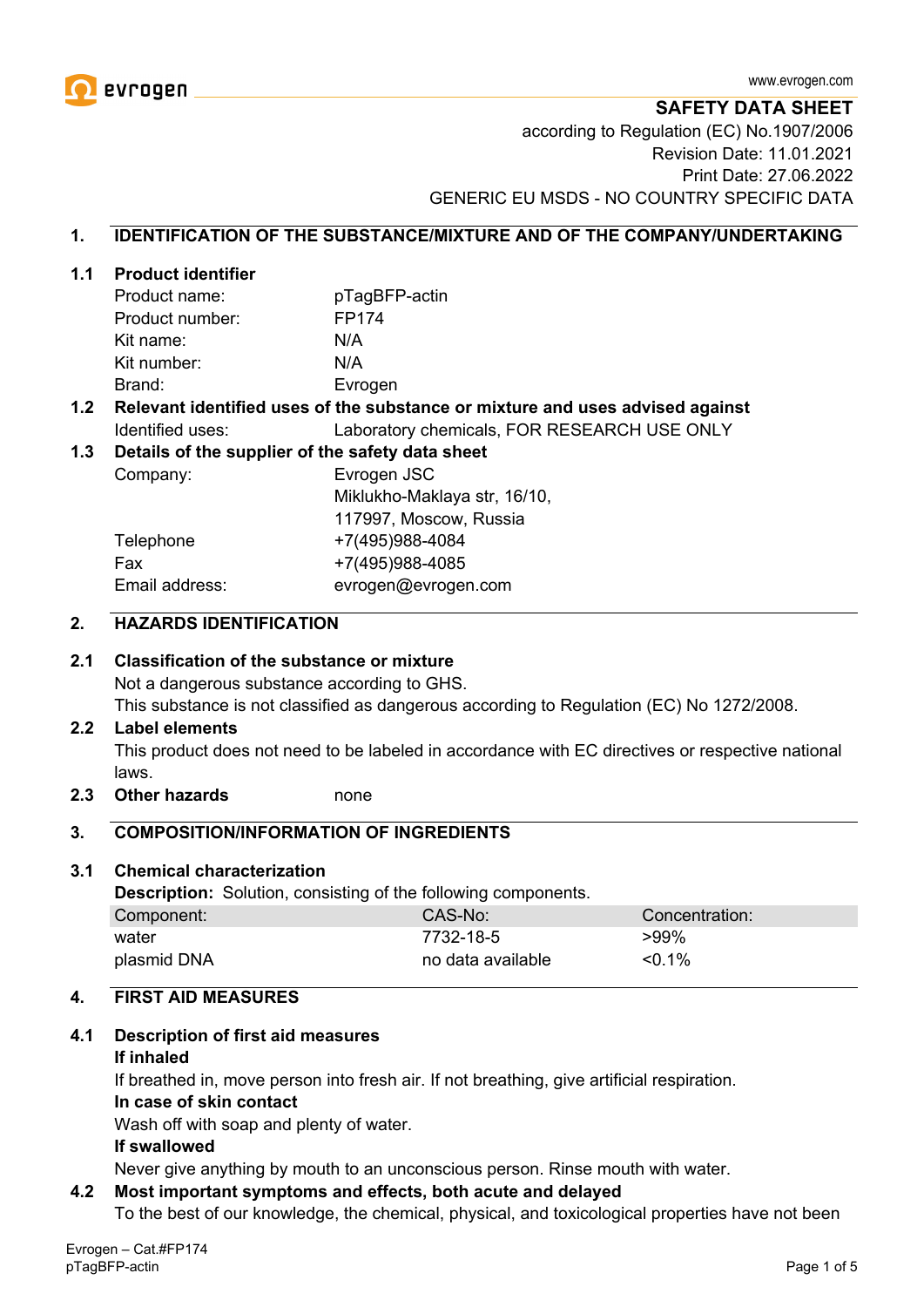thoroughly investigated.

**4.3 Indication of immediate medical attention and special treatment needed** no data available

#### **5. FIRE-FIGHTING MEASURES**

- **5.1 Extinguishing media Suitable extinguishing media** Use water spray, alcohol-resistant foam, dry chemical or carbon dioxide.
- **5.2 Special hazards arising from the substance or mixture** Nature of decomposition products not known.
- **5.3 Precautions for fire-fighters** Wear self contained breathing apparatus for fire fighting if necessary.
- **5.4 Further information** no data available

# **6. ACCIDENTAL RELEASE MEASURES**

- **6.1 Personal precautions, protective equipment and emergency procedures** Avoid dust formation. Avoid breathing vapors, mist or gas.
- **6.2 Environmental precautions** Do not let product enter drains.
- **6.3 Methods and materials for containment and cleaning up** Sweep up and shovel. Keep in suitable, closed containers for disposal.
- **6.4 Reference to other sections** For disposal see section 13.

# **7. HANDLING AND STORAGE**

# **7.1 Precautions for safe handling**

Provide appropriate exhaust ventilation at places where dust is formed. Normal measures for preventive fire protection.

- **7.2 Conditions for safe storage, including any incompatibilities** Store in cool place. Keep container tightly closed in a dry and well-ventilated place. Recommended storage temperature: -20 °C
- **7.3 Specific end uses** No further relevant information available

# **8. EXPOSURE CONTROLS/PERSONAL PROTECTION**

# **8.1 Control parameters**

# **Ingredients with limit values that require monitoring at the workplace**

The product does not contain any relevant quantities of materials with critical values that have to be monitored at the workplace.

#### **Additional information**

The lists valid during the making were used as basis.

# **8.2 Exposure controls**

# **Personal protective equipment:**

# **General protective and hygienic measures**

The usual precautionary measures are to be adhered to when handling chemicals.

#### **Respiratory protection**

Respiratory protection is not required. Where protection from nuisance levels of dusts are desired, use type N95 (US) or type P1 (EN 143) dust masks. Use respirators and components tested and approved under appropriate government standards such as NIOSH (US) or CEN (EU). **Skin protection**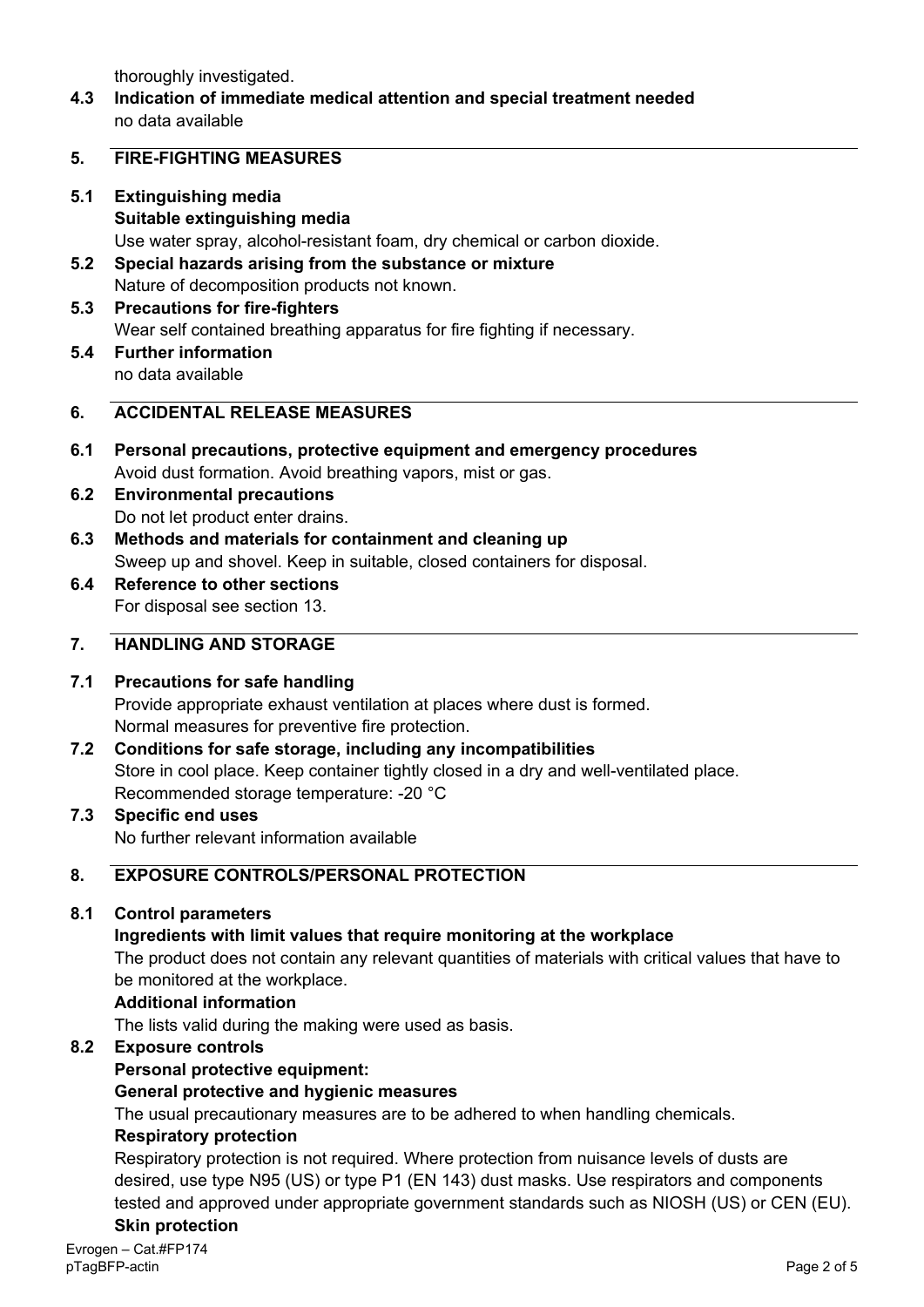Handle with gloves. Gloves must be inspected prior to use. Use proper glove removal technique (without touching glove's outer surface) to avoid skin contact with this product. Dispose of contaminated gloves after use in accordance with applicable laws and good laboratory practices. Wash and dry hands.

# **Eye protection**

Use equipment for eye protection tested and approved under appropriate government standards such as NIOSH (US) or EN 166(EU).

# **9. PHYSICAL AND CHEMICAL PROPERTIES**

# **9.1 Information on basic physical and chemical properties**

|     | Appearance                                   | Form: Liquid              |
|-----|----------------------------------------------|---------------------------|
|     |                                              | <b>Colour: Colourless</b> |
|     | Odour:                                       | Characteristic            |
|     | Odour threshold                              | no data available         |
|     | рH                                           | no data available         |
|     | Melting/freezing point                       | no data available         |
|     | Initial boiling point and boiling range      | no data available         |
|     | Flash point                                  | no data available         |
|     | Evaporation rate                             | no data available         |
|     | Flammability (solid, gas)                    | no data available         |
|     | Upper/lower flammability or explosive limits | no data available         |
|     | Vapour pressure                              | no data available         |
|     | Vapour density                               | no data available         |
|     | Relative density                             | no data available         |
|     | Water solubility                             | no data available         |
|     | Partition coefficient: noctanol/water        | no data available         |
|     | Autoignition temperature                     | no data available         |
|     | Decomposition temperature                    | no data available         |
|     | Viscosity                                    | no data available         |
|     | <b>Explosive properties</b>                  | no data available         |
|     | Oxidizing properties                         | no data available         |
| 9.2 | Other safety information                     |                           |

no data available

# **10. STABILITY AND REACTIVITY**

# **10.1 Reactivity**

- no data available
- **10.2 Chemical stability** no data available
- **10.3 Possibility of hazardous reactions** No dangerous reactions known
- **10.4 Conditions to avoid** no data available
- **10.5 Incompatible materials** no data available
- **10.6 Hazardous decomposition products** No dangerous decomposition products known

# **11. TOXICOLOGICAL INFORMATION**

**11.1 Information on toxicological effects Acute toxicity:** no data available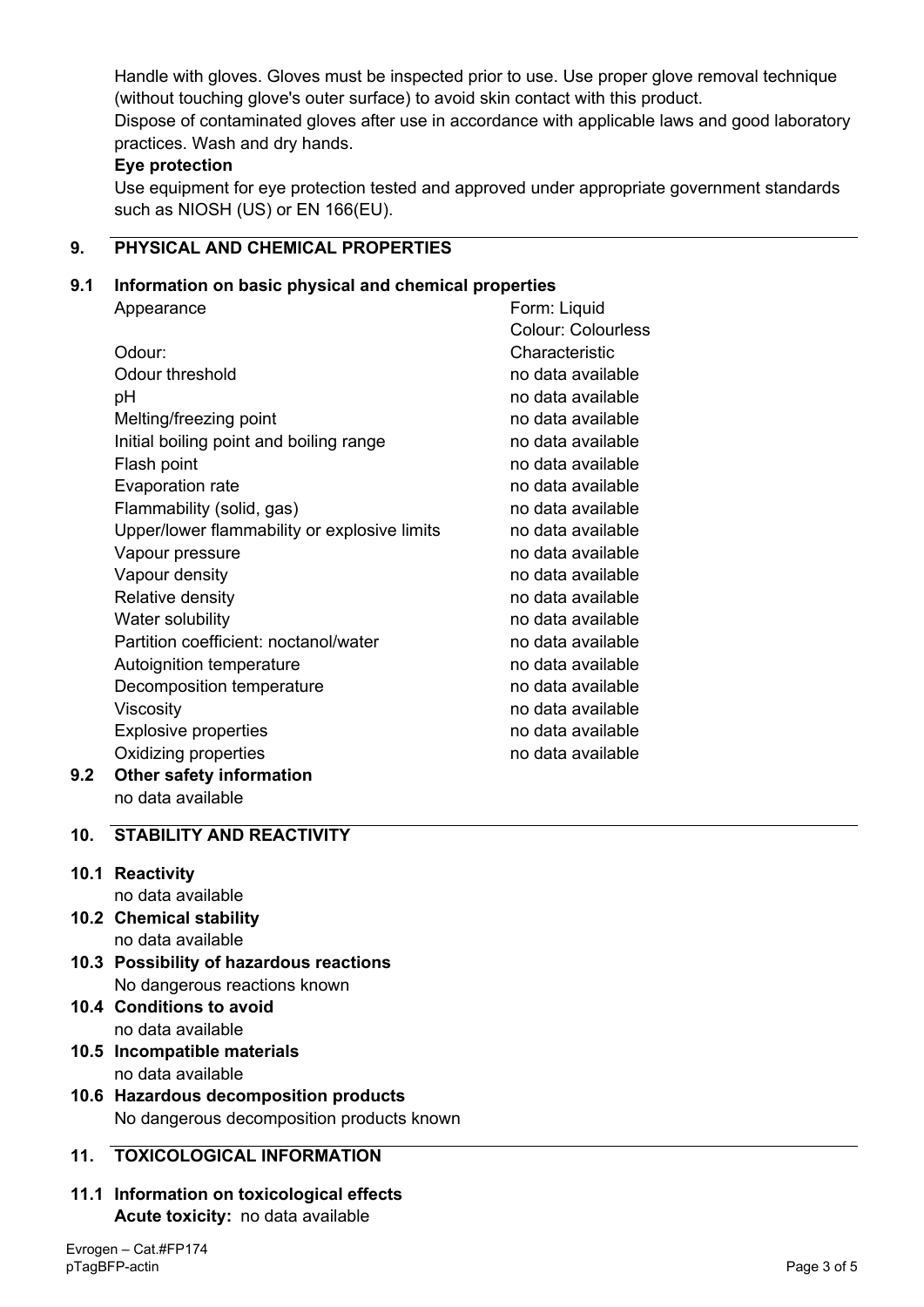# **Primary irritant effect on the skin:** not determined

**Primary irritant effect on the eye:** not determined

**Sensitization:** No sensitizing effects known.

#### **Signs and Symptoms of Exposure:**

To the best of our knowledge, the chemical, physical, and toxicological properties have not been thoroughly investigated.

# **Additional toxicological information:**

When used and handled according to specifications, the product does not have any harmful effects to our experience and the information provided to us.

The product is not subject to classification according to the latest version of the EU lists.

# **12. ECOLOGICAL INFORMATION**

# **12.1 Toxicity**

no data available

- **12.2 Persistence and degradability** no data available
- **12.3 Bioaccumulative potential** no data available
- **12.4 Mobility in soil** no data available
- **12.5 Results of PBT and vPvB assessment** no data available
- **12.6 Other adverse effects** no data available

# **13. DISPOSAL CONSIDERATIONS**

# **13.1 Waste treatment methods**

**Product:**

**General advice:** The product has to be disposed of as laboratory chemical in accordance with local regulations.

# **Uncleaned packaging:**

Recommendation: Disposal must be made according to official regulations.

# **14. TRANSPORT INFORMATION**

| 14.1 UN-Number                     |                                    |         |  |  |
|------------------------------------|------------------------------------|---------|--|--|
| $ADR/RID: -$                       | $IMDG: -$                          | IATA: - |  |  |
| 14.2 UN proper shipping name       |                                    |         |  |  |
| $ADR/RID: -$                       | Not dangerous goods                |         |  |  |
| $IMDG: -$                          | Not dangerous goods                |         |  |  |
| IATA: -                            | Not dangerous goods                |         |  |  |
| 14.3 Transport hazard class(es)    |                                    |         |  |  |
| $ADR/RID -$                        | $IMDG: -$                          | IATA: - |  |  |
| 14.4 Packaging group               |                                    |         |  |  |
| $ADR/RID: -$                       | IMDG: -                            | IATA: - |  |  |
| 14.5 Environmental hazards         |                                    |         |  |  |
| ADR/RID: no                        | IMDG Marine pollutant: no IATA: no |         |  |  |
| 14.6 Special precautions for users |                                    |         |  |  |
| no data available                  |                                    |         |  |  |

# **15. REGULATORY INFORMATION**

This safety datasheet complies with the requirements of Regulation (EC) No. 1907/2006.